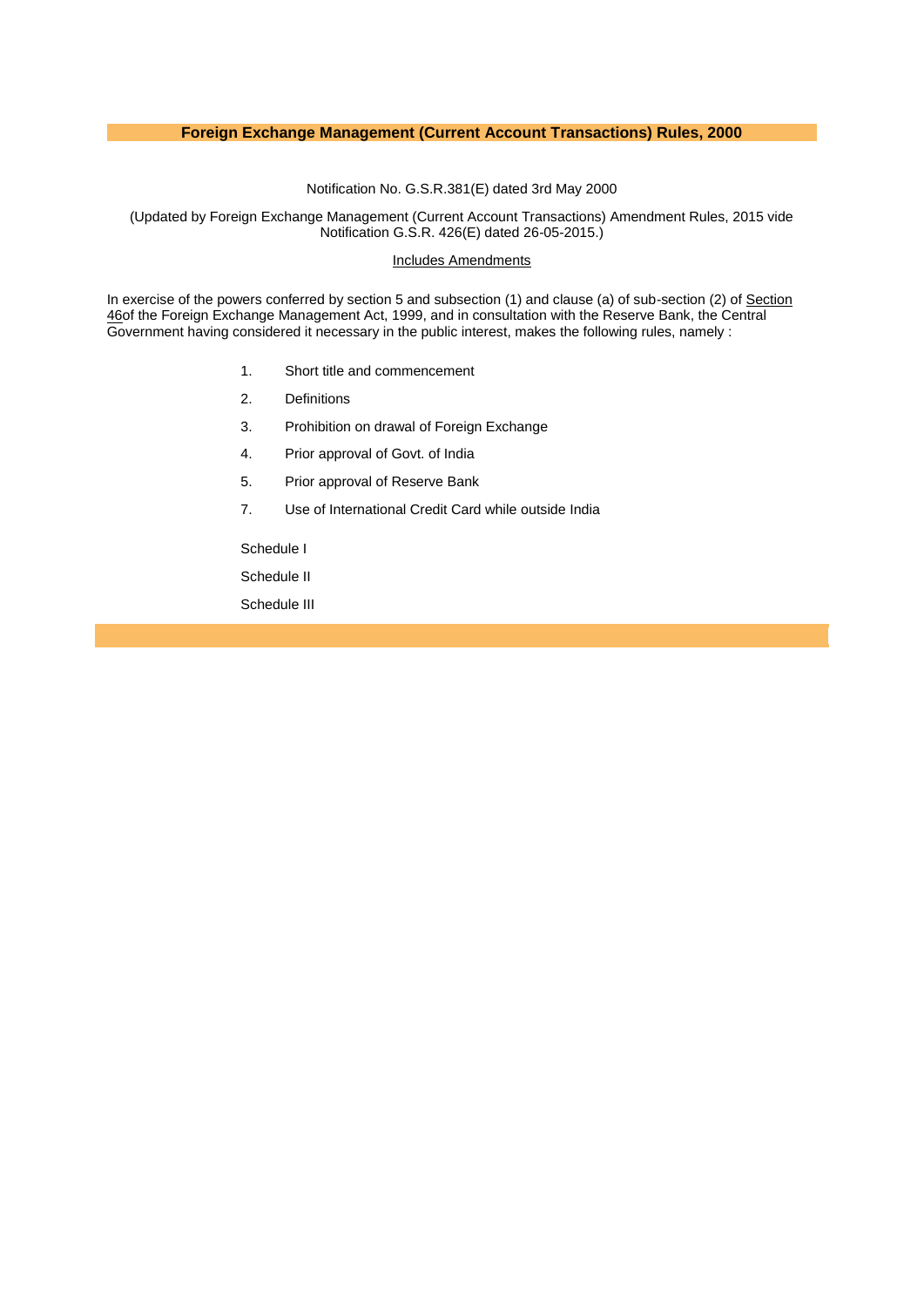# **Foreign Exchange Management (Current Account Transactions) Rules, 2000**

#### **1. Short title and commencement -**

- (1) These rules may be called the Foreign Exchange Management (Current Account Transactions) Rules, 2000.
- (2) They shall come into effect on the 1st day of June, 2000.
- **2. Definitions** In these rules, unless the context otherwise requires
	- (a) "Act" means the Foreign Exchange Management Act, 1999 (42 of 1999);
	- (b) "Drawal" means drawal of foreign exchange from an authorised person and includes opening of Letter of Credit or use of International Credit Card or International Debit Card or ATM card or any other thing by whatever name called which has the effect of creating foreign exchange liability;
	- (c) "Schedule' means a schedule appended to these rules;
	- (d) The words and expressions not defined in these rules but defined in the Act shall have the same meanings respectively assigned to them in the Act.
- **3. Prohibition on drawal of Foreign Exchange** Drawal of foreign exchange by any person for the following purpose is prohibited, namely :
	- (a) a transaction specified in the [Schedule I;](http://172.31.13.51/kmt/GetDocument.asp?PageRef=ecm/gsr38103-05-2000_42626-05-2015.htm#sch1) or
	- (b) a travel to Nepal and / or Bhutan; or
	- (c) a transaction with a person resident in Nepal or Bhutan

Provided that the prohibition in clause (c) may be exempted by RBI subject to such term and conditions as it may consider necessary to stipulate by special or general order.

**4. Prior approval of Govt. of India -** No person shall draw foreign exchange for a transaction included in the **[Schedule II](http://172.31.13.51/kmt/GetDocument.asp?PageRef=ecm/gsr38103-05-2000_42626-05-2015.htm#sch2)** without prior approval of the Government of India.

Provided that this Rule shall not apply where the payment is made out of funds held in Resident Foreign Currency (RFC) Account  $2$ [\*\*\*\*] of the remitter.

[26\[](http://172.31.13.51/kmt/GetDocument.asp?PageRef=ecm/gsr38103-05-2000_42626-05-2015.htm#26)**5. Prior approval of Reserve Bank.**-Every drawal of foreign exchange for transactions included in Schedule III shall be governed as provided therein :

Provided that this rule shall not apply where the payment is made out of funds held in Resident Foreign Currency (RFC) Account of the remitter.]

- $3$ <sup>6</sup>. **[6.** (1) Nothing contained in rule 4 or rule 5 shall apply to drawal made out of funds held in Exchange Earners' Foreign Currency (EEFC) account of the remitter.
	- (2) Notwithstanding anything contained in sub-rule (1), restrictions imposed under rule 4 or rule 5 shall continue to apply where the drawal of foreign exchange from the Exchange Earners Foreign Currency (EEFC) account is for the purpose specified in items 10 and 11 of [Schedule II,](http://172.31.13.51/kmt/GetDocument.asp?PageRef=ecm/gsr38103-05-2000_42626-05-2015.htm#sch2) or item 3, 4, 11, 16 & 17 [Schedule III](http://172.31.13.51/kmt/GetDocument.asp?PageRef=ecm/gsr38103-05-2000_42626-05-2015.htm#sch3) as the case may be.**]**
- [10](http://172.31.13.51/kmt/GetDocument.asp?PageRef=ecm/gsr38103-05-2000_42626-05-2015.htm#10)**[7. Use of International Credit Card while outside India -** Nothing contained in rule 5 shall apply to the use of International Credit Card for making payment by a person towards meeting expenses while such person is on a visit outside India.**]**

--------------------------------

# **Schedule - I**

<sup>[18](http://172.31.13.51/kmt/GetDocument.asp?PageRef=ecm/gsr38103-05-2000_42626-05-2015.htm#18)</sup>[Transactions which are Prohibited *(See Rule 3)*]

1. Remittance out of lottery winnings,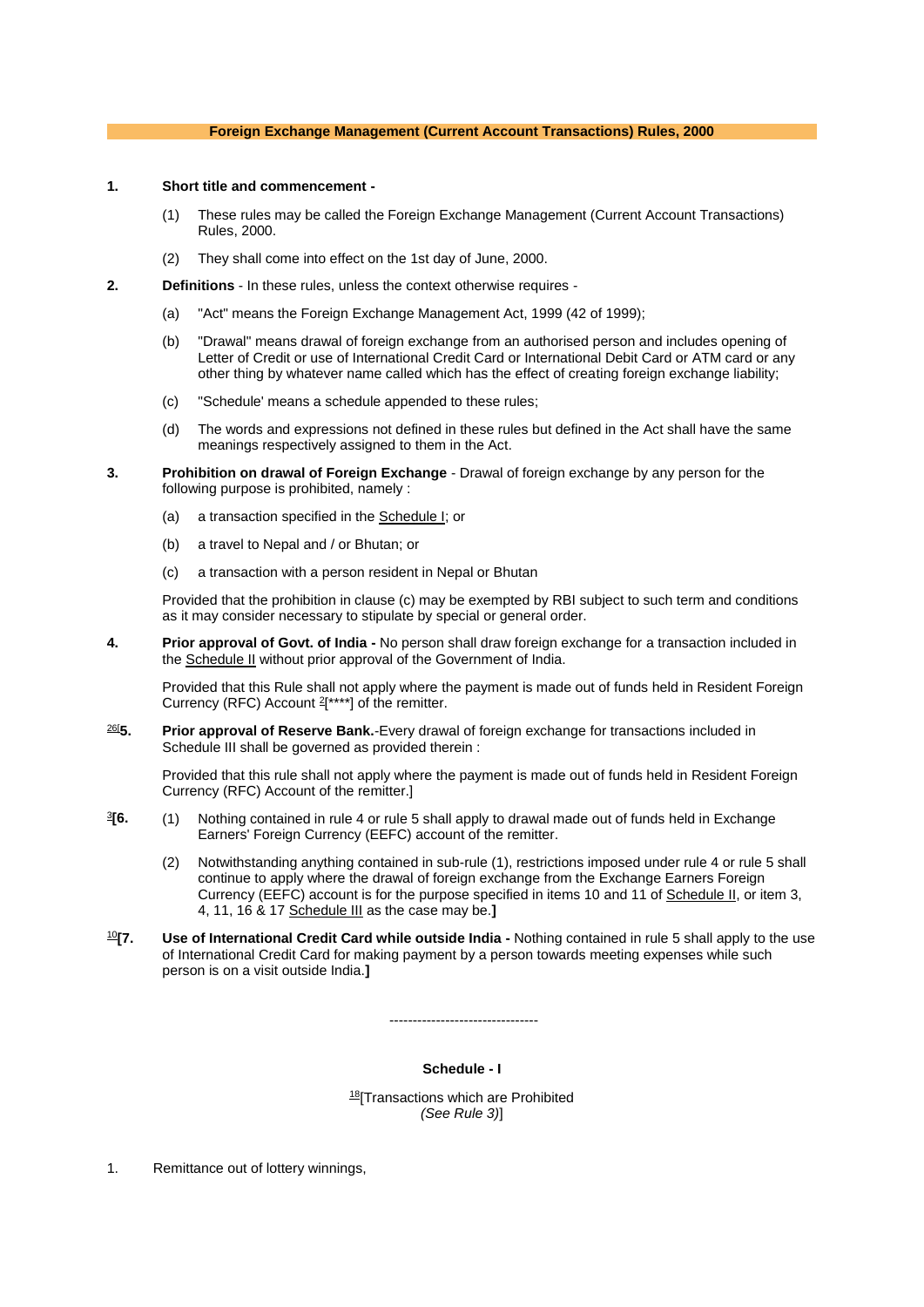- 2. Remittance of income from racing / riding etc. or any other hobby,
- 3. Remittance for purchase of lottery tickets, banned / proscribed magazines, football pools, sweepstakes etc.,
- 4. Payment of commission on exports made towards equity investment in Joint Ventures / Wholly Owned Subsidiaries abroad of Indian companies,
- 5. Remittance of dividend by any company to which the requirement of dividend balancing is applicable,
- [11](http://172.31.13.51/kmt/GetDocument.asp?PageRef=ecm/gsr38103-05-2000_42626-05-2015.htm#11)[6. Payment of commission on exports under Rupee State Credit Route, except commission up to 10% of invoice value of exports of tea and tobacco.]
- 7. Payment related to "Call Back Services" of telephones,
- 8. Remittance of interest income on funds held in Non Resident Special Rupee Account Scheme.

**Schedule - II**

------------------------------------

[19](http://172.31.13.51/kmt/GetDocument.asp?PageRef=ecm/gsr38103-05-2000_42626-05-2015.htm#19)[Transactions which require prior approval of the Central Government *(See Rule 4)*]

| <b>Purpose of Remittance</b> |                                                                                                                                                                                                                                 | Ministry / Department of Govt. of India<br>whose approval is required               |  |
|------------------------------|---------------------------------------------------------------------------------------------------------------------------------------------------------------------------------------------------------------------------------|-------------------------------------------------------------------------------------|--|
| 1.                           | <b>Cultural Tours</b>                                                                                                                                                                                                           | Ministry of Human Resources Development,<br>(Department of Education and Culture)   |  |
| 4[2.                         | Advertisement in foreign print media for the purposes<br>other than promotion of tourism, foreign investments<br>and international bidding (exceeding US\$ 10,000) by a<br>State Government and its Public Sector Undertakings. | Ministry of Finance, Department of Economic<br>Affairs.]                            |  |
| 3.                           | Remittance of freight of vessel chartered<br>by a PSU                                                                                                                                                                           | Ministry of Surface Transport, (Chartering Wing)                                    |  |
| 4.                           | Payment of import <sup>15</sup> [through ocean transport] by a<br>Govt. Department<br>or a PSU on c.i.f. basis (i.e. other than f.o.b.<br>and f.a.s. basis)                                                                     | Ministry of surface Transport, (Chartering Wing)                                    |  |
| 5.                           | Multi-modal transport Operators making remittance to<br>their agents abroad.                                                                                                                                                    | Registration Certificate from the Director<br>General of Shipping                   |  |
| $\frac{16}{6}$ .             | Remittance of hiring charges of transponders                                                                                                                                                                                    |                                                                                     |  |
|                              | (a) TV Channels                                                                                                                                                                                                                 | Ministry of Information and Broadcasting                                            |  |
|                              | (b) Internet service providers                                                                                                                                                                                                  | Ministry of Communication and Information<br>Technology"]                           |  |
| 7.                           | Remittance of container detention charges exceeding<br>the rate prescribed by Director<br>General of Shipping                                                                                                                   | Ministry of Surface transport (Director General<br>of Shipping)                     |  |
| $\frac{25}{8}$ .             | $***1$                                                                                                                                                                                                                          |                                                                                     |  |
| 9.                           | Remittance of prize money / sponsorship of<br>sports activity abroad by a person other<br>than International / National / State Level<br>sports bodies, if the amount involved<br>exceeds US\$ 100,000                          | Ministry of Human resources Development<br>(Department of Youth Affairs and Sports) |  |
| $\frac{17}{10}$ .            | $***$ ]                                                                                                                                                                                                                         |                                                                                     |  |
| 11.                          | Remittance for membership of P & I Club.                                                                                                                                                                                        | Ministry of Finance (Insurance Division)                                            |  |

-------------------------------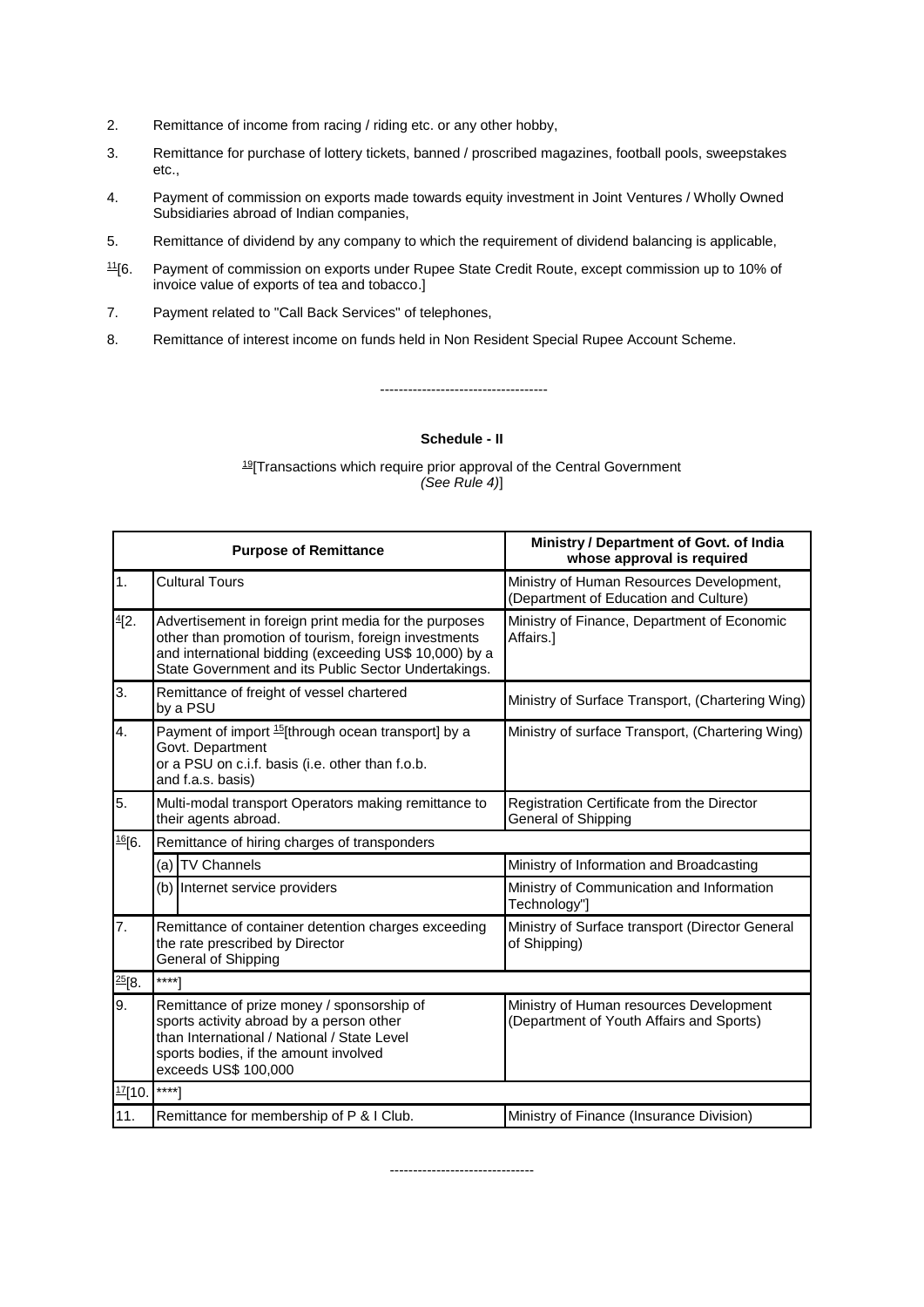### [27](http://172.31.13.51/kmt/GetDocument.asp?PageRef=ecm/gsr38103-05-2000_42626-05-2015.htm#27)**Schedule - III**

*(See Rule 5)*

# **Facilities for individuals-**

- 1. Individuals can avail of foreign exchange facility for the following purposes within the limit of USD 2,50,000 only. Any additional remittance in excess of the said limit for the following purposes shall require prior approval of the Reserve Bank of India.
	- (i) Private visits to any country (except Nepal and Bhutan)
	- (ii) Gift or donation.
	- (iii) Going abroad for employment
	- (iv) Emigration
	- (v) Maintenance of close relatives abroad
	- (vi) Travel for business, or attending a conference or specialised training or for meeting expenses for meeting medical expenses, or check-up abroad, or for accompanying as attendant to a patient going abroad for medical treatment / check-up.
	- (vii) Expenses in connection with medical treatment abroad
	- (viii) Studies abroad
	- (ix) Any other current account transaction

Provided that for the purposes mentioned at item numbers (iv), (vii) and (viii), the individual may avail of exchange facility for an amount in excess of the limit prescribed under the Liberalised Remittance Scheme as provided in regulation 4 to [FEMANotification 1/2000-RB,](http://172.31.13.51/kmt/GetDocument.asp?PageRef=ecm/fema103-05-2000.htm) dated the 3rd May, 2000 (here in after referred to as the said Liberalised Remittance Scheme) if it is so required by a country of emigration, medical institute offering treatment or the university, respectively :

Provided further that if an individual remits any amount under the said Liberalised Remittance Scheme in a financial year, then the applicable limit for such individual would be reduced from USD 250,000 (US Dollars Two Hundred and Fifty Thousand Only) by the amount so remitted :

provided also that for a person who is resident but not permanently resident in India and

- (a) is a citizen of a foreign State other than Pakistan; or
- (b) is a citizen of India, who is on deputation to the office or branch of a foreign company or subsidiary or joint venture in India of such foreign company,

may make remittance up to his net salary (after deduction of taxes, contribution to provident fund and other deductions).

**Explanation** : For the purpose of this item, a person resident in India on account of his employment or deputation of a specified duration (irrespective of length thereof) or for a specific job or assignments, the duration of which does not exceed three years, is a resident but not permanently resident :

provided also that a person other than an individual may also avail of foreign exchange facility, mutatis mutandis, within the limit prescribed under the said Liberalised Remittance Scheme for the purposes mentioned herein above.

#### **Facilities for persons other than individual -**

- 2. The following remittances by persons other than individuals shall require prior approval of the Reserve Bank of India.
	- (i) Donations exceeding one per cent. of their foreign exchange earnings during the previous three financial years or USD 5,000,000, whichever is less, for-
		- (a) creation of Chairs in reputed educational institutes,
		- (b) contribution to funds (not being an investment fund) promoted by educational institutes; and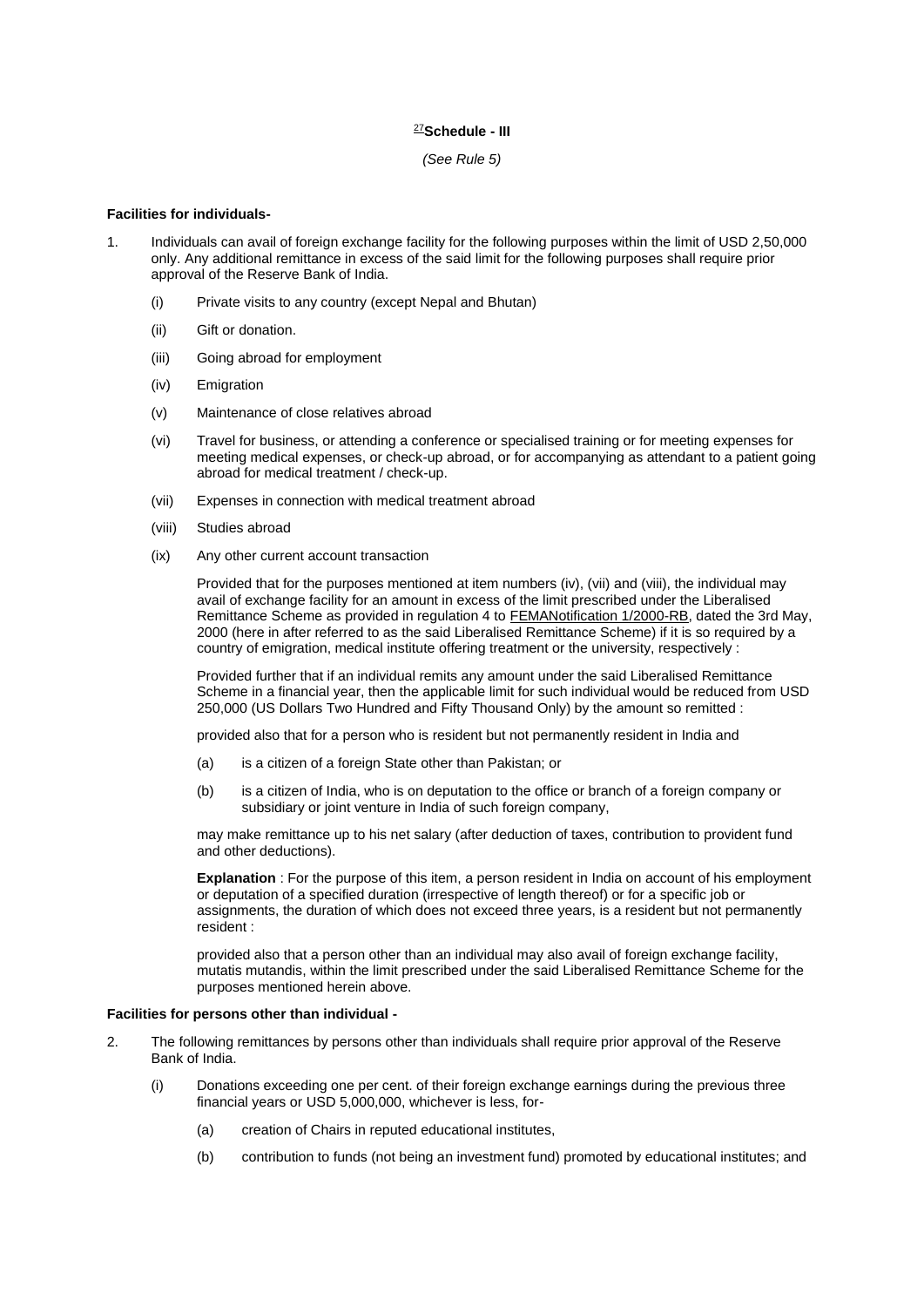- (c) contribution to a technical institution or body or association in the field of activity of the donor Company.
- (ii) Commission, per transaction, to agents abroad for sale of residential flats or commercial plots in India exceeding USD 25,000 or five percent of the inward remittance whichever is more.
- (iii) Remittances exceeding USD 10,000,000 per project for any consultancy services in respect of infrastructure projects and USD 1,000,000 per project, for other consultancy services procured from outside India.

**Explanation** :-For the purposes of this sub-paragraph, the expression "infrastructure' shall mean as defined in explanation to para 1(iv)(A)(a) of Schedule I of [FEMA Notification 3/2000-RB,](http://172.31.13.51/kmt/GetDocument.asp?PageRef=ecm/fema303-05-2000.htm) dated the May 3, 2000.

(iv) Remittances exceeding five per cent of investment brought into India or USD 100,000 whichever is higher, by an entity in India by way of reimbursement of pre-incorporation expenses."

### **3. Procedure**

The procedure for drawal or remit of any foreign exchange under this schedule shall be the same as applicable for remitting any amount under the said Liberalised Remittance Scheme.

1 Substituted by the Foreign Exchange Management (Current Account Transactions) (Amendment) Rules, 2000, vide Notification No. GSR 663(E) dated 09.08.2000. Prior to substitution, the entries under serial no. 2 read as under :

| "2. Advertisement abroad by any PSU / State and<br>Ministry of Finance, (Department Economic Affairs)"<br>Central Government |
|------------------------------------------------------------------------------------------------------------------------------|
|------------------------------------------------------------------------------------------------------------------------------|

- 2. The words "or Exchange Earners' Foreign Currency (EEFC) account" omitted by the Foreign Exchange Management (Current Account Transactions) (Amendment) Rules, 2001, vide Notification No. SO 301(E) dated 30.03.2001.
- 3. Inserted by the Foreign Exchange Management (Current Account Transactions) (Amendment) Rules, 2001, vide Notification No. SO 301(E) dated 30.03.2001.
- 4. Substituted by the Foreign Exchange Management (Current Account Transactions) (Amendment) Rules, 2001, vide Notification No. SO 301(E) dated 30.03.2001. Prior to substitution, the entries under serial no. 2 read as under:

|  | <sup>1</sup> [2. Advertisement abroad by any State Government or its   Ministry of Finance, Department of Economic<br><b>IPSUs</b> | <b>IAffairs</b> " |
|--|------------------------------------------------------------------------------------------------------------------------------------|-------------------|
|--|------------------------------------------------------------------------------------------------------------------------------------|-------------------|

- 5. Substituted by the Foreign Exchange Management (Current Account Transactions) (Amendment) Rules, 2001, vide Notification No. SO 301(E) dated 30.03.2001. Prior to its substitution, item 3 read as under:
	- Gift remittance exceeding US\$ 5,000 per beneficiary per annum."
- 6. Substituted by the Foreign Exchange Management (Current Account Transactions) (Amendment) Rules, 2001, vide Notification No. SO 301(E) dated 30.03.2001. Prior to its substitution, item 4 read as under:
	- "4. Donation exceeding US\$ 5,000 per annum per beneficiary.
- 7. Substituted by the Foreign Exchange Management (Current Account Transactions) (Amendment) Rules, 2001, vide Notification No. SO 301(E) dated 30.03.2001. Prior to its substitution, item 7 read as under:

"7. Remittance for maintenance of close relatives abroad exceeding US\$ 5,000 per year per recipient.

8. Substituted by the Foreign Exchange Management (Current Account Transactions) (Amendment) Rules, 2001, vide Notification No. SO 301(E) dated 30.03.2001. Prior to its substitution, item 15 read as under:

"15. Remittances exceeding US\$ 100,000 for architectural / consultancy services procured from abroad.

8a Omitted by the Foreign Exchange Management (Current Account Transactions) (Amendment) Rules, 2004, vide Notification No. G.S.R.608(E) dated 13-09-04. Prior to its omission, item 1 read as under:

"Remittance by artiste e.g. wrestler, dancer, entertainer etc. (This restriction is not applicable to artistes engaged by tourism related organisations in India like ITDC, State Tourism Development Corporations etc. during special festivals or those artistes engaged by hotels in five star categories, provided the expenditure is met out of EEFC account.)"

- 8b Substituted by the Foreign Exchange Management (Current Account Transaction) (Second Amendment) Rules, 2004, vide Notification No. G.S.R.608(E) dated 13-09-04. Prior to its substitution, item 11 read as under:
	- "11. Commission to agents abroad for sale of residential flats / commercial plots in India, exceeding 5% of the inward remittance.
- 8c Omitted by the Foreign Exchange Management (Current Account Transactions) (Amendment) Rules, 2004, vide Notification No. G.S.R.608(E) dated 13-09-04. Prior to its omission, item 12, 13 and 14 read as under:
	- "12. Short term credit to overseas offices of Indian companies.
	- 13. Remittance for advertisement on foreign television by a person whose export earnings are less than Rs. 10 lakhs during each of the preceding two years.
	- 14. Remittances of royalty and payment of lump-sum fee under the technical collaboration agreement which has not been registered with Reserve Bank."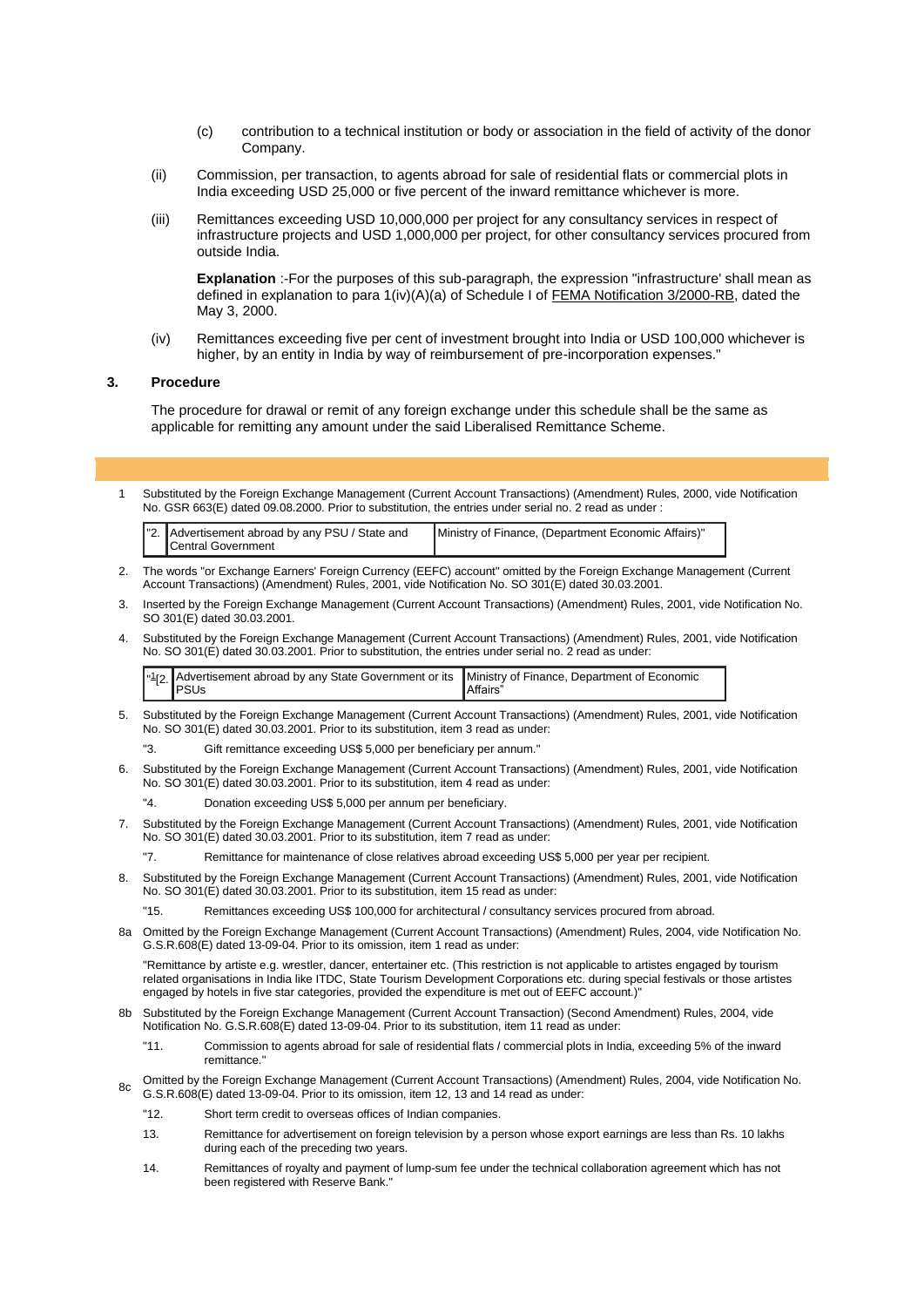- 8d Substituted by the Foreign Exchange Management (Current Account Transaction) (Second Amendment) Rules, 2004, vide Notification No. G.S.R.608(E) dated 13-09-04. Prior to its substitution, item 16 read as under:
	- Remittances for use and / or purchase of trade mark / franchise in India."
- 8e Omitted by the Foreign Exchange Management (Current Account Transactions) (Amendment) Rules, 2004, vide Notification No. G.S.R.608(E) dated 13-09-04.
- 9. Substituted for "US\$ 5000" by the Foreign Exchange Management (Current Account Transactions) (Second Amendment) Rules, 2002, vide Notification No. G.S.R.831(E) dated 17.12.2002.
- 10. Inserted by he Foreign Exchange Management (Current Account Transactions) (Amendment) Rules, 2003, vide Notification No. G.S.R.33(E) dated 15.01.2003.
- 11. Substituted by the Foreign Exchange Management (Current Account Transaction) (Second Amendment) Rules, 2003, vide Notification No. G.S.R.397(E) dated 01.05.2003. Prior to its substitution, item 6 read as under:
	- Payment of commission on exports under Rupee State Credit Route,
- 12. Substituted by the Foreign Exchange Management (Current Account Transaction) (Second Amendment) Rules, 2003, vide Notification No. G.S.R.397(E) dated 01.05.2003. Prior to its substitution, clause *(i)* read as under:
	- exceeding net salary (after deduction of taxes, contribution to provident fund and other deductions) of a person who is resident but not permanently resident in India and is a citizen of a foreign state other than Pakistan.
- 13. Substituted for "employment of" by the Foreign Exchange Management (Current Account Transaction) (Second Amendment) Rules, 2003, vide Notification No. G.S.R.397(E) dated 01.05.2003.
- 14. Substituted for "US \$ 5000" by the Foreign Exchange Management (Current Account Transactions) (Third Amendment) Rules 2003, vide Notification No. G.S.R.731(E) dated 05.09.2003.
- 14 Substituted for "US \$ 30,000" by the Foreign Exchange Management (Current Account Transactions) (Third Amendment) Rules
- a 2003, vide Notification No. G.S.R.731(E) dated 05.09.2003.
- 14 Substituted for "US \$ 100,000" by the Foreign Exchange Management (Current Account Transactions) (Third Amendment) b Rules 2003, vide Notification No. G.S.R.731(E) dated 05.09.2003.
- 15. Inserted by the Foreign Exchange Management (Current Account Transaction) (Fourth Amendment) Rules, 2003, vide Notification No. G.S.R.849(E) dated 27.10.2003.
- 16. Inserted by the Foreign Exchange Management (Current Account Transactions) (Amendment) Rules, 2004, vide Notification No. G.S.R.608(E) dated 13-09-04.
- 17. Omitted by the Foreign Exchange Management (Current Account Transactions) (Amendment) Rules, 2004, vide Notification No. G.S.R.608(E) dated 13-09-04. Prior to its omission, item 10 read as under:

| "10. Payment for securing Insurance for health from a | Ministry of Finance (Insurance Division) |
|-------------------------------------------------------|------------------------------------------|
| company abroad                                        |                                          |

- 18 Substituted for "*(see Rule 3)*" by the Foreign Exchange Management (Current Account Transactions) Amendment Rules, 2005, vide Notification No. G.S.R.512(E) dated 27.07.2005.
- 19. Substituted for "*(see Rule 4)*" by the Foreign Exchange Management (Current Account Transactions) Amendment Rules, 2005, vide Notification No. G.S.R.512(E) dated 27.07.2005.
- 20. The original item 16 omitted by the Foreign Exchange Management (Current Account Transaction) (Amendment) Rules, 2006, vide Notification No. G.S.R. 412 (E) dated 10.07.06. Prior to its substitution, item 16 read as under:
	- "16. <sup>[8d](http://172.31.13.51/kmt/GetDocument.asp?PageRef=ecm/gsr38103-05-2000_42626-05-2015.htm#8d)</sup>[Remittance for purchase of trademark or franchise in India.]"
- 21. Substituted by the Foreign Exchange Management (Current Account Transactions) (Amendment) Rules, 2009, vide Notification No. G.S.R.349(E) dated 22.05.09, w.e.f. 20.12.06. Prior to their substitution, item 2 & 3 read as under :
	- "2. Release of exchange exceeding  $910\$  $910\$ \$ 10000] or its equivalent in one calendar year, for one or more private visits to any country (except Nepal and Bhutan).
	- $\frac{5}{3}$  $\frac{5}{3}$  $\frac{5}{3}$ [3. Gift remittance exceeding US\$ 5,000 per remitter / donor per annum.]
- 22. Substituted by the Foreign Exchange Management (Current Account Transactions) (Amendment) Rules, 2009, vide Notification No. G.S.R.349(E) dated 22.05.09, w.e.f. 30.04.2007. Prior to their substitution, item 4 read as under:
	- [6](http://172.31.13.51/kmt/GetDocument.asp?PageRef=ecm/gsr38103-05-2000_42626-05-2015.htm#6) [4. Donation exceeding US\$ 5,000 per remitter / donor per annum.]

"

- 23. Substituted by the Foreign Exchange Management (Current Account Transactions) (Amendment) Rules, 2009, vide Notification No. G.S.R.349(E) dated 22.05.09, w.e.f. 30.04.2007. Prior to their substitution, item 15 read as under:
	- " [8](http://172.31.13.51/kmt/GetDocument.asp?PageRef=ecm/gsr38103-05-2000_42626-05-2015.htm#8) Remittance exceeding  $\frac{14b}{15}$  $\frac{14b}{15}$  $\frac{14b}{15}$ [US\$ 1,000,000], per project, for any consultancy service procured from outside India.]
- 24. Inserted by the Foreign Exchange Management (Current Account Transactions) (Amendment) Rules, 2009, vide Notification No. G.S.R.349(E) dated 22.05.09, w.e.f. 30.04.2007. Prior to insertion clause read as:

 $^{\circ}3$ [17. Remittance exceeding US\$ 100,000, by an entity in India by way of reimbursement of pre-incorporation expenses.]"

25. Omitted by the Foreign Exchange Management (Current Account Transactions) (Amendment) Rules, 2010, vide Notification No. G.S.R.382(E) dated 05-05-10, w.e.f. 16-12-2009. Prior to its omission, item 8 read as under :

|  | 8. Remittances under technical collaboration agreements where Ministry of Industry and Commerce |  |
|--|-------------------------------------------------------------------------------------------------|--|
|  | payment of royalty exceeds 5% on local sales and 8% on                                          |  |
|  | exports and lump-sum payment exceeds US\$2 million                                              |  |

26 Substituted by the Foreign Exchange Management (Current Account Transactions) Amendment Rules, 2015 w.e.f. 26-05-2015. Prior to its substitution, rule 5 read as follows :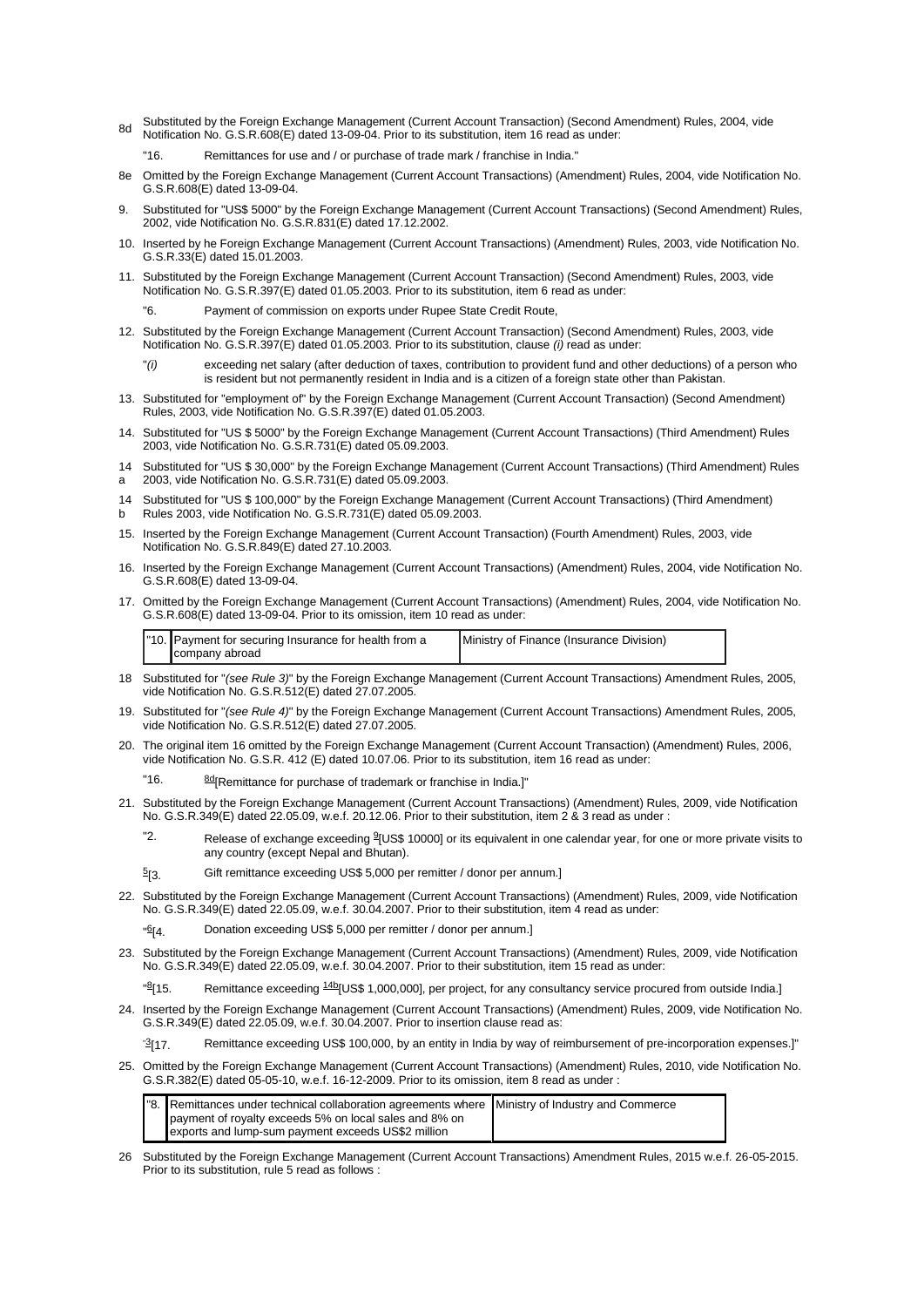(5) **Prior approval of Reserve Bank -** No person shall draw foreign exchange for a transaction included in the **[Schedule III](http://172.31.13.51/kmt/GetDocument.asp?PageRef=ecm/gsr38103-05-2000_42626-05-2015.htm#sch3)** without prior approval of the Reserve Bank:

Provided that this Rule shall not apply where the payment is made out of funds held in Resident Foreign Currency (RFC) Account  $2$ [\*\*\*\*] of the remitter.

- 27 Substituted by the Foreign Exchange Management (Current Account Transactions) Amendment Rules, 2015 w.e.f. 26-05-2015. Prior to its substitution,Schedule III read as follows :
	- 1.  $[***]$ <sup>[8a](http://172.31.13.51/kmt/GetDocument.asp?PageRef=ecm/gsr38103-05-2000_42626-05-2015.htm#8a)</sup>
	- $21/2$  $21/2$ . Release of exchange exceeding US\$ 10,000 or its equivalent in one financial year for one or more private visits to any country (except Nepal and Bhutan).
	- 3. Gift remittance exceeding US\$ 5,000 per financial year per remitter or donor other than resident individual;]
	- $22(4.$  $22(4.$  (i) Donation exceeding US\$ 5,000 per financial year per remitter or donor other than resident individual;
		- (ii) Donations by corporate, exceeding one per cent of their foreign exchange earnings during the previous three financial years or US\$ 5,000,000, whichever is less, for,-
			- (a) creation of Chairs in reputed educational institutes;
			- (b) to funds (not being an investment fund) promoted by educational institutes; and
			- (c) to a technical institution or body or association in the field of activity of the donor company.

Explanation - For the purposes of these item numbers 3 and 4, remittance of gift and donation by resident individuals are subsumed under the Liberalised Remittance Scheme.]

- 5. Exchange facilities exceeding <sup>[14](http://172.31.13.51/kmt/GetDocument.asp?PageRef=ecm/gsr38103-05-2000_42626-05-2015.htm#14)</sup>[US \$ 100,000] for persons going abroad for employment.
- 6. Exchange facilities for emigration exceeding  $14$  US \$ 100,000 or amount prescribed by country of emigration.
- $Z_{17}$  $Z_{17}$  $Z_{17}$ Remittance for maintenance of close relatives abroad,
	- $12$ [(i) exceeding net salary (after deduction of taxes, contribution to provident fund and other deductions) of a person who is resident but not permanently resident in India and -
		- (a) is a citizen of a Foreign State other than Pakistan; or
		- (b) is a citizen of India, who is on deputation to the office or branch or subsidiary or joint venture in India of such foreign company.]
	- (ii) Exceeding  $14$ [US \$ 100,000] per year per recipient, in all other cases.

Explanation : For the purpose of this item, a person resident in India on account of his  $\frac{13}{2}$  $\frac{13}{2}$  $\frac{13}{2}$ [employment or deputation of] a specified duration (irrespective of length thereof) or for a specific job or assignment; the duration of which does not exceed three years, is a resident but not permanently resident.]

- 8. Release of foreign exchange, exceeding US\$ 25,000 to a person, irrespective of period of stay, for business travel, or attending a Conference or specialised training or for maintenance expenses of a patient going abroad for medical treatment or check-up abroad, or for accompanying as attendant to a patient going abroad for medical treatment / check-up.
- 9. Release of exchange for meeting expenses for medical treatment abroad exceeding the estimate from the doctor in India or hospital / doctor abroad.
- 10. Release of exchange for studies abroad exceeding the estimates from the institution abroad or  $^{14a}$  $^{14a}$  $^{14a}$ [US\$ 100,000]  $^{3}$  $^{3}$  $^{3}$ [per academic year], whichever is higher.
- [8b](http://172.31.13.51/kmt/GetDocument.asp?PageRef=ecm/gsr38103-05-2000_42626-05-2015.htm#8b)<sub>[11.</sub> Commission, per transaction, to agents abroad for sale of residential flats or commercial plots in India exceeding USD 25,000 or 5% of the inward remittance whichever is more.]
- 12.  $rac{8c}{5}$  $rac{8c}{5}$  $rac{8c}{5}$ [\*\*\*]
- 13.  $8C[x**]$
- 14. [8c](http://172.31.13.51/kmt/GetDocument.asp?PageRef=ecm/gsr38103-05-2000_42626-05-2015.htm#8c)<sup>\*\*\*</sup>]
- $23$ <sub>15.</sub> Remittances exceeding US\$ 10,000,000 per project, for any consultancy services in respect of infrastructure projects and US\$ 1,000,000 per project for other consultancy services procured from outside India.

Explanation - For the purposes of this item number 'infrastructure project' is those related to -

- (i) Power,
- (ii) Telecommunication,
- (iii) Railways,
- (iv) Roads including bridges,